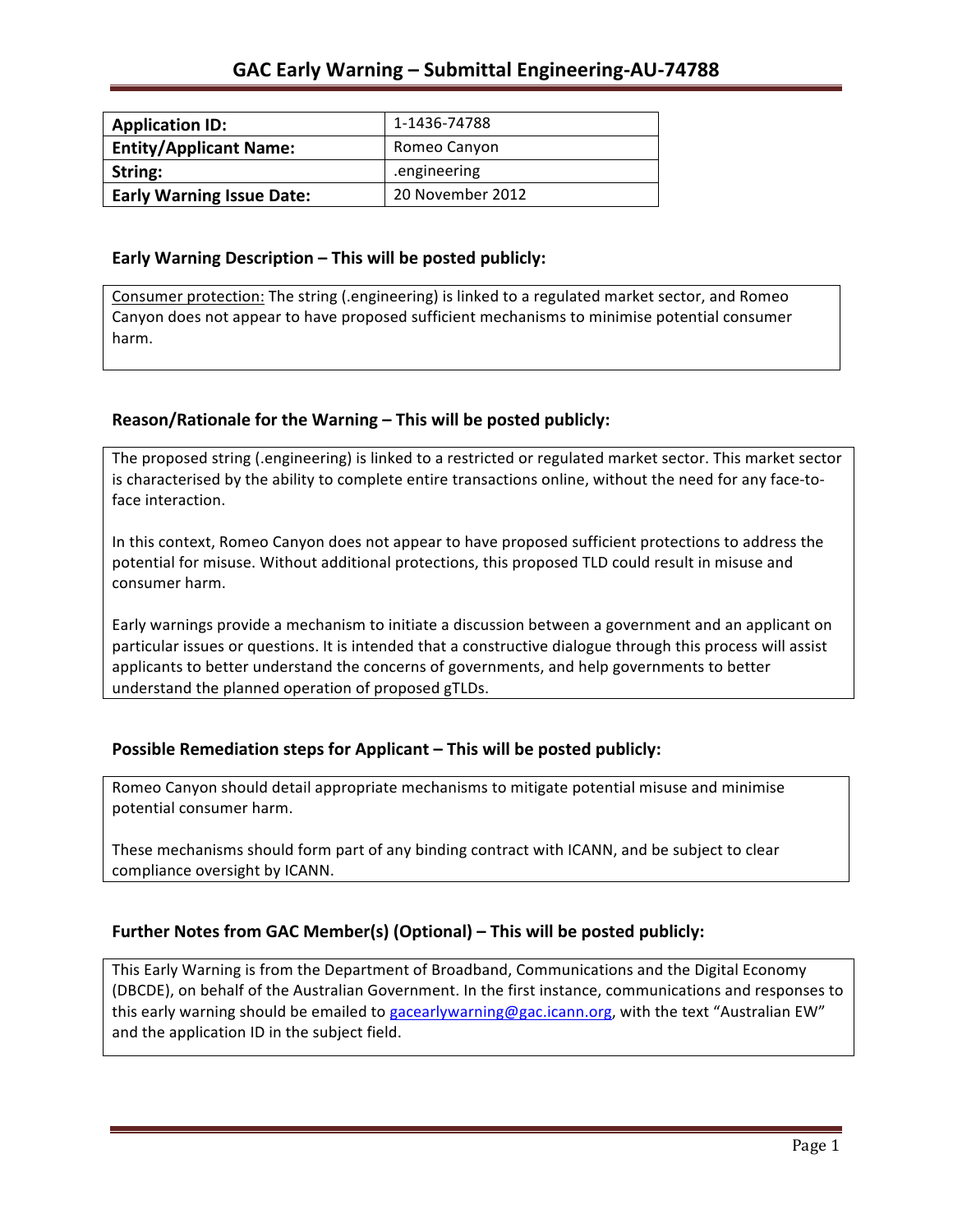# **INFORMATION FOR APPLICANTS**

# **About GAC Early Warning**

The GAC Early Warning is a notice only. It is not a formal objection, nor does it directly lead to a process that can result in rejection of the application. However, a GAC Early Warning should be taken seriously as it raises the likelihood that the application could be the subject of GAC Advice on New gTLDs or of a formal objection at a later stage in the process. Refer to section 1.1.2.4 of the Applicant Guidebook (http://newgtlds.icann.org/en/applicants/agb) for more information on GAC Early Warning.

## **Instructions if you receive the Early Warning**

**ICANN** strongly encourages you work with relevant parties as soon as possible to address the concerns **voiced in the GAC Early Warning.** 

### **Asking questions about your GAC Early Warning**

If you have questions or need clarification about your GAC Early Warning, please contact gacearlywarning@gac.icann.org. As highlighted above, ICANN strongly encourages you to contact gacearlywarning@gac.icann.org as soon as practicable regarding the issues identified in the Early Warning. 

#### **Continuing with your application**

If you choose to continue with the application, then the "Applicant's Response" section below should be completed. In this section, you should notify the GAC of intended actions, including the expected completion date. This completed form should then be sent to gacearlywarning@gac.icann.org. If your remediation steps involve submitting requests for changes to your application, see the change request process at http://newgtlds.icann.org/en/applicants/customer-service/change-requests.

In the absence of a response, ICANN will continue to process the application as submitted.

#### **Withdrawing your application**

If you choose to withdraw your application within the 21-day window to be eligible for a refund of 80% of the evaluation fee (USD 148,000), please follow the withdrawal process published at http://newgtlds.icann.org/en/applicants/customer-service/withdrawal-refund. Note that an application can still be withdrawn after the 21-day time period; however, the available refund amount is reduced. See section 1.5 of the Applicant Guidebook.

For questions please contact: gacearlywarning@gac.icann.org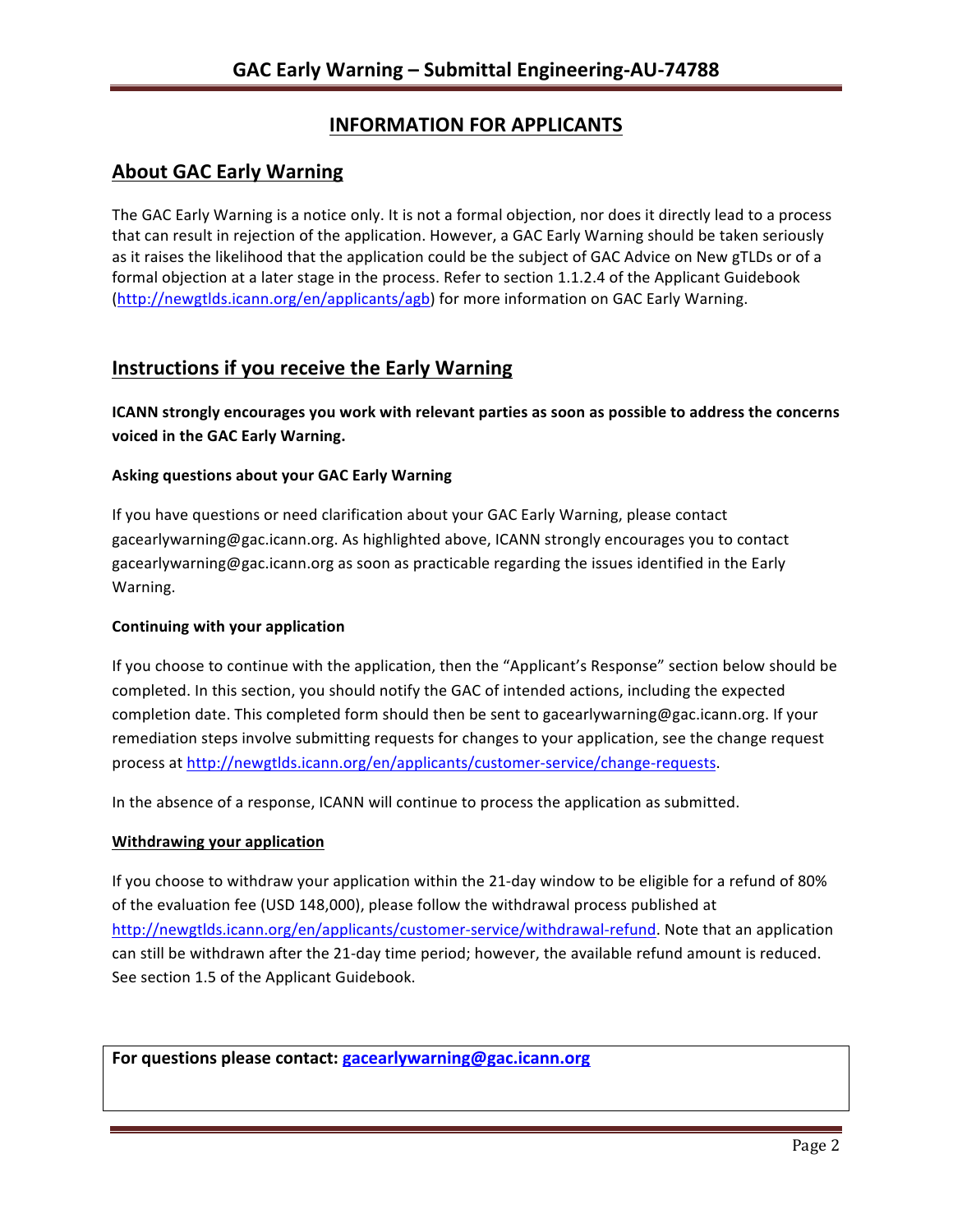**Applicant Response:**